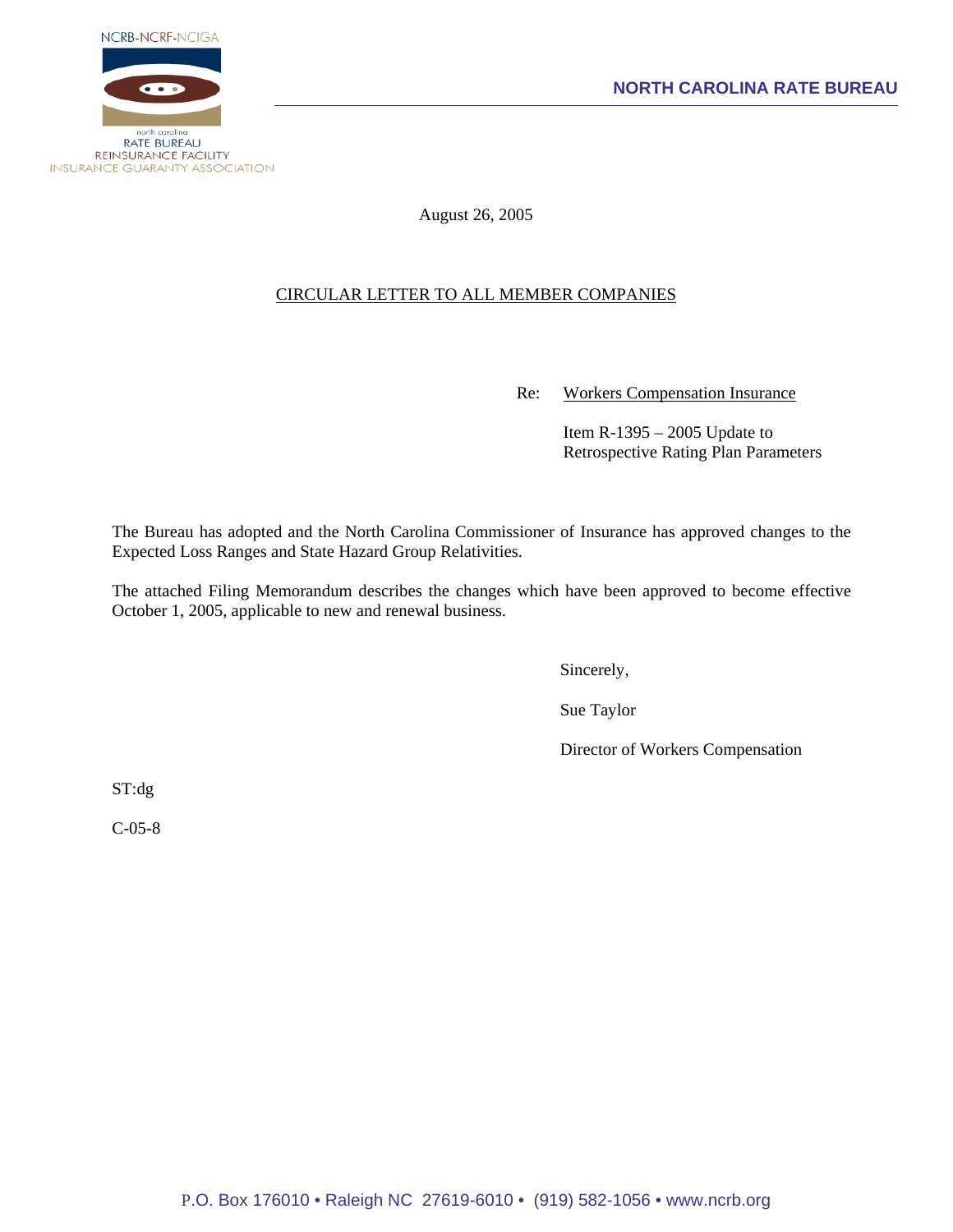### **FILING MEMORANDUM**

#### **ITEM R-1395—2005 UPDATE TO RETROSPECTIVE RATING PLAN PARAMETERS PURPOSE**

The purpose of this item is to update the Expected Loss Ranges and State Hazard Group Relativities in NCCI's *Retrospective Rating Plan Manual for Workers Compensation and Employers Liability Insurance*.

### **BACKGROUND**

Retrospective Rating is a plan for adjusting the risk premium of a policy according to the loss experience during the effective period of the policy. At the simplest level, an insured's retrospective premium is determined by the formula  $R = (B + cL)t$ , where

|  | Retrospective Premium, subject to minimum and maximum amounts         |
|--|-----------------------------------------------------------------------|
|  | <b>Basic Premium</b>                                                  |
|  | Loss Conversion Factor, generally reflecting Loss Adjustment Expenses |
|  | Actual Incurred Loss during the effective policy period               |
|  | <b>Tax Multiplier</b>                                                 |

The final retrospective premium, R, is not known until after the policy has expired and the actual losses are fully developed.

The basic premium contains provisions for the expenses of the carriers. It also includes a net insurance charge, which contains a charge to compensate for the possibility that R will exceed the maximum premium amount. Similarly, there is a savings resulting from the possibility that R will be less than the minimum premium amount. The net insurance charge is the difference between the charge for the maximum and the savings from the minimum.

### **Expected Loss Ranges**

The Table of Insurance Charges contains the excess ratios needed to quantify the insurance charge and savings described above. The ratio of actual losses to expected losses, the entry ratio, is used to look up the values in the Table. The charges depend not only on the maximum and minimum subject losses, but also on the size of the insured. The variation in the loss ratios, hence the charges, of the larger employers that expect many losses should be much lower than the variation for smaller employers.

As inflation increases claim size, there is an apparent growth in size of the insured, measured in expected losses, but no *real* growth in the size of the insured, measured in the expected number of claims. To correct for the impact of loss size inflation, NCCI is proposing that the Table of Expected Loss Ranges be updated for the trend in average size of loss. The last time such an update was made was in 2004 (Item R-1388-2004—Update to Retrospective Rating Plan Parameters). The current Table of Expected Loss Ranges is based on a projected annual increase in severity of 6% from June 22, 2000 to July 1, 2005. We have since observed an actual annualized growth in severity of 10.6% from June 22, 2000 to March 5, 2002, and we project an annual growth in severity of 9% from March 5, 2002 to August 15, 2006. The new table incorporates both of these observed and projected changes in severity.

### **State Hazard Group Relativities**

**The enclosed materials are copyrighted materials of the National Council on Compensation Insurance, Inc. ("NCCI"). The use of these matrials may be governed by a separate contractual agreement between NCCI and its licensees such as an affiliation agreement between you and NCCI. Unless permitted by NCCI, you may not copy, create derivative works (by way of example, create or supplement your own works, databases, software, publications, manuals, or other materials), display, perform, or use the materials, in whole or in part, in any media. Such actions taken by you, or by your direction, may be in violation of federal copyright and other commercial laws. NCCI does not permit or acquiesce such use of its materials. In the event such use is contemplated or desired, please contact NCCI's Legal Department for permission.**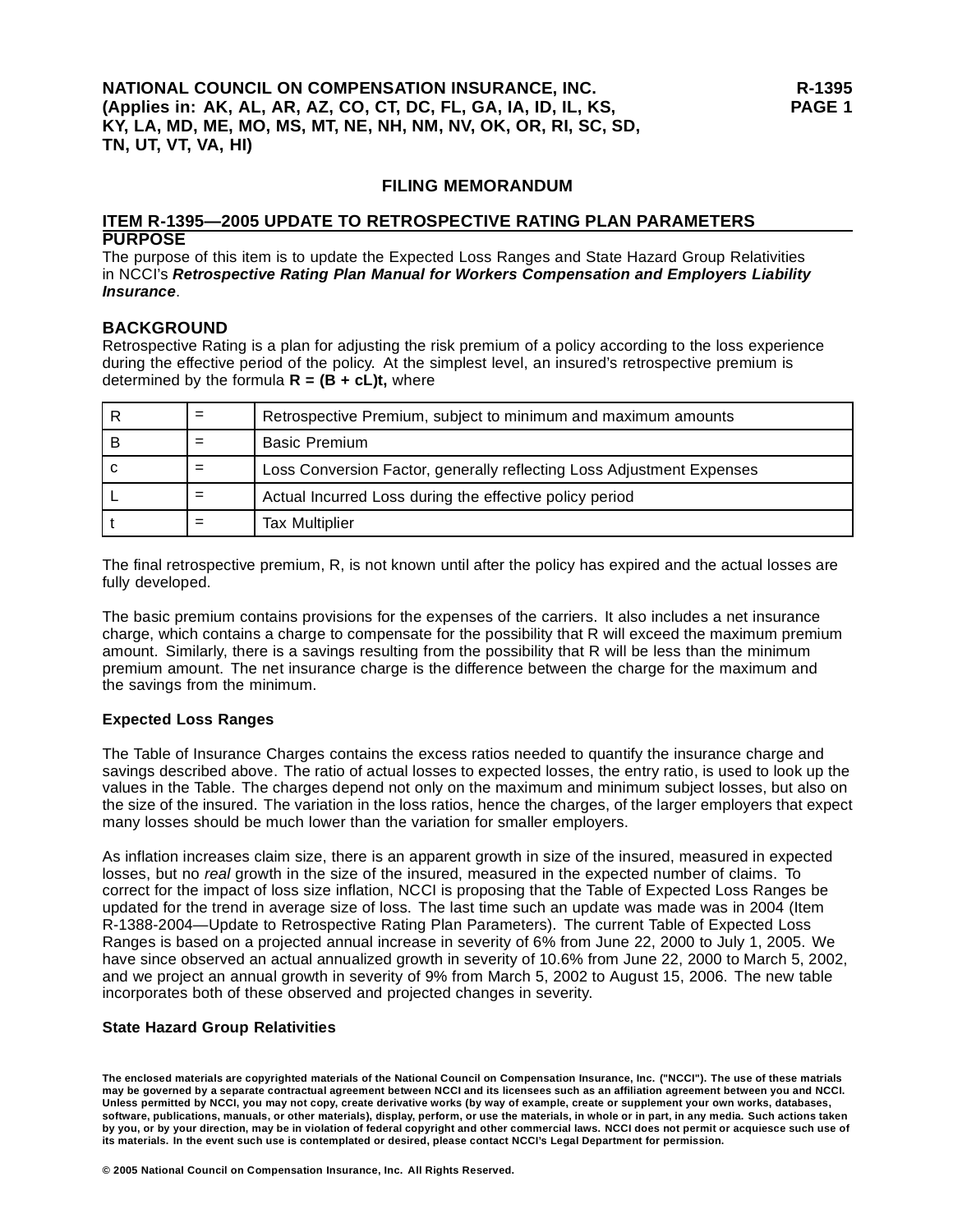## **NATIONAL COUNCIL ON COMPENSATION INSURANCE, INC. (Applies in: AK, AL, AR, AZ, CO, CT, DC, FL, GA, IA, ID, IL, KS, KY, LA, MD, ME, MO, MS, MT, NE, NH, NM, NV, OK, OR, RI, SC, SD, TN, UT, VT, VA, HI)**

## **FILING MEMORANDUM**

## **ITEM R-1395—2005 UPDATE TO RETROSPECTIVE RATING PLAN PARAMETERS**

The variation in the loss ratios of employers in the lower hazard groups should be smaller than the variation for employers in the higher hazard groups. The State Hazard Group Relativity Factors adjust for this difference by placing lower hazard group employers in a higher Expected Loss Size Range and higher hazard group employers in a lower Expected Loss Size Range than would otherwise be the case. This adjustment affects the column selection in the Table of Insurance Charges, which then impacts the basic premium portion of the retrospective policy premium.

The State Hazard Group Relativities should be updated regularly due to changes in the circumstances (changes in state statutory benefit levels, inflation, etc.) underlying each state's severity.

### **PROPOSAL**

It is proposed that NCCI's *Retrospective Rating Plan Manual* be amended as contained in the attached exhibits.

#### **Expected Loss Ranges**

This filing updates the Table of Expected Loss Ranges for entry into the Table of Insurance Charges. The proposed ranges are found in Exhibit 2.

#### **State Hazard Group Relativities**

This filing also updates the State Hazard Group Relativities of NCCI's *Retrospective Rating Plan Manual* for each state. Exhibit 1 provides a description of the development of the relativities. As explained in the exhibit, individual state severities, as well as countrywide severities, are used in the calculation of the relativities.

The proposed relativities are found in Exhibit 3.

### **IMPACT Expected Loss Ranges**

The proposed Expected Loss Ranges are necessary to maintain the aggregate expected balance between the retrospectively rated premium and the guaranteed cost premium. If these ranges were not updated, there would be a natural slippage caused by inflation over time because risks would have an apparent growth in size as seen by increasing expected losses, but no real growth in size as seen by their expected number of claims.

### **State Hazard Group Relativities**

Retrospective rating should produce premium that is equitably distributed to all insured employers, but on average close to the guaranteed cost in the approved rate. The object of this change is to maintain the aggregate expected balance, but the impact will vary slightly for individual insured employers. Thus, insurance charges and premiums will be higher for some insureds and lower for others. For most of the insured employers electing retrospective rating, the impact on final premium from these changes will be quite small.

The improved equitability from this change will result in slightly lower average insurance charges for some states, and slightly higher for others. However, the statewide impact will be negligible. The program is designed to be revenue-neutral countrywide.

**© 2005 National Council on Compensation Insurance, Inc. All Rights Reserved.**

**The enclosed materials are copyrighted materials of the National Council on Compensation Insurance, Inc. ("NCCI"). The use of these matrials may be governed by a separate contractual agreement between NCCI and its licensees such as an affiliation agreement between you and NCCI. Unless permitted by NCCI, you may not copy, create derivative works (by way of example, create or supplement your own works, databases, software, publications, manuals, or other materials), display, perform, or use the materials, in whole or in part, in any media. Such actions taken by you, or by your direction, may be in violation of federal copyright and other commercial laws. NCCI does not permit or acquiesce such use of its materials. In the event such use is contemplated or desired, please contact NCCI's Legal Department for permission.**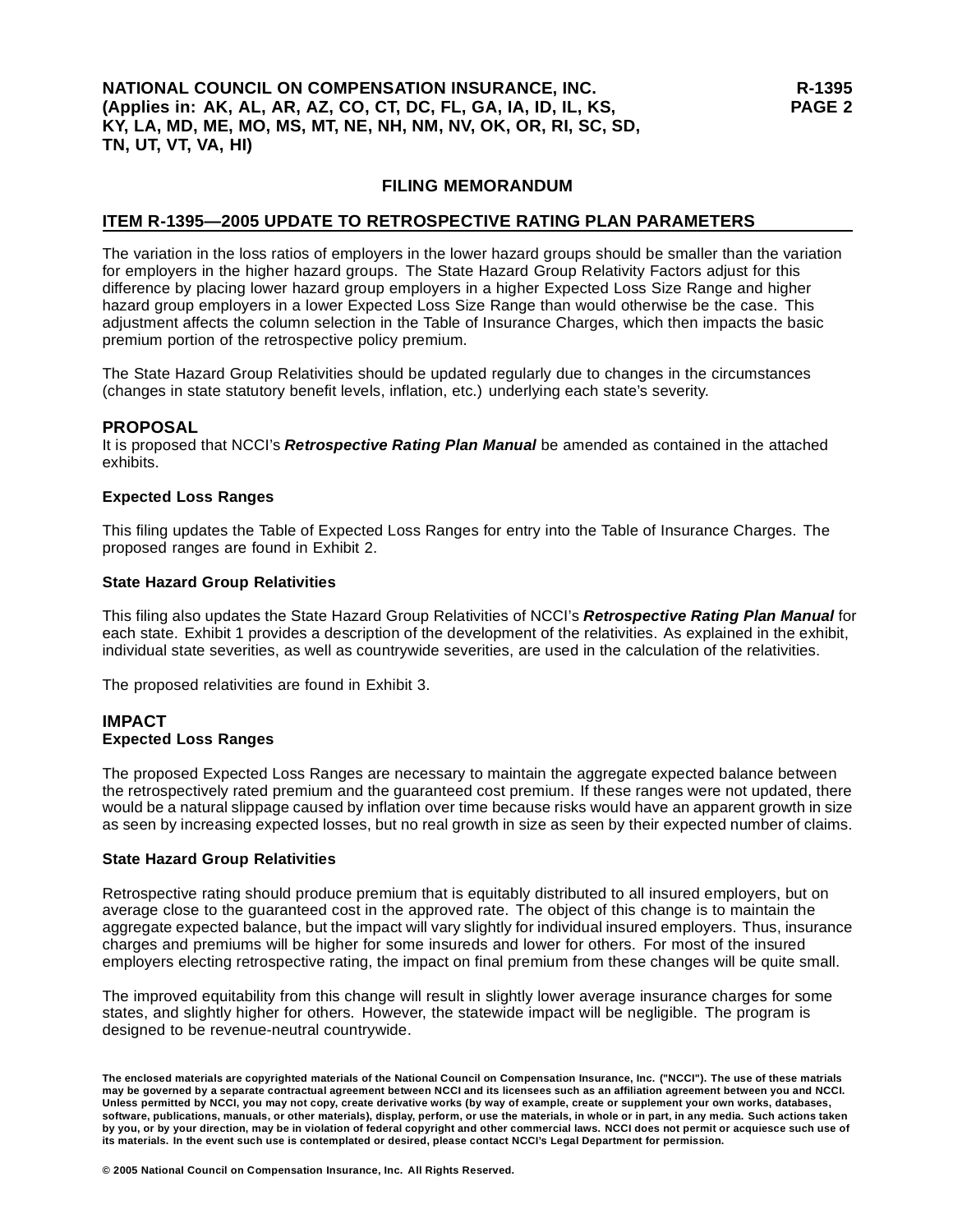## **NATIONAL COUNCIL ON COMPENSATION INSURANCE, INC. (Applies in: AK, AL, AR, AZ, CO, CT, DC, FL, GA, IA, ID, IL, KS, KY, LA, MD, ME, MO, MS, MT, NE, NH, NM, NV, OK, OR, RI, SC, SD, TN, UT, VT, VA, HI)**

#### **FILING MEMORANDUM**

#### **ITEM R-1395—2005 UPDATE TO RETROSPECTIVE RATING PLAN PARAMETERS IMPLEMENTATION**

Exhibit 1 displays an example of the calculation of the development of State Hazard Group Relativities. Exhibits 2 and 3 detail the changes made to NCCI's *Retrospective Rating Plan Manual.*

In all states, **except** Hawaii and Virginia, this item will be implemented effective 12:01 a.m. on October 1, 2005 applicable to new and renewal business only.

In Hawaii, effective date is determined upon regulatory approval of the individual carrier's election to adopt this change.

In Virginia, this item will be implemented for policies effective on or after 12:01 a.m. October 1, 2005.

**The enclosed materials are copyrighted materials of the National Council on Compensation Insurance, Inc. ("NCCI"). The use of these matrials may be governed by a separate contractual agreement between NCCI and its licensees such as an affiliation agreement between you and NCCI. Unless permitted by NCCI, you may not copy, create derivative works (by way of example, create or supplement your own works, databases, software, publications, manuals, or other materials), display, perform, or use the materials, in whole or in part, in any media. Such actions taken by you, or by your direction, may be in violation of federal copyright and other commercial laws. NCCI does not permit or acquiesce such use of its materials. In the event such use is contemplated or desired, please contact NCCI's Legal Department for permission.**

**© 2005 National Council on Compensation Insurance, Inc. All Rights Reserved.**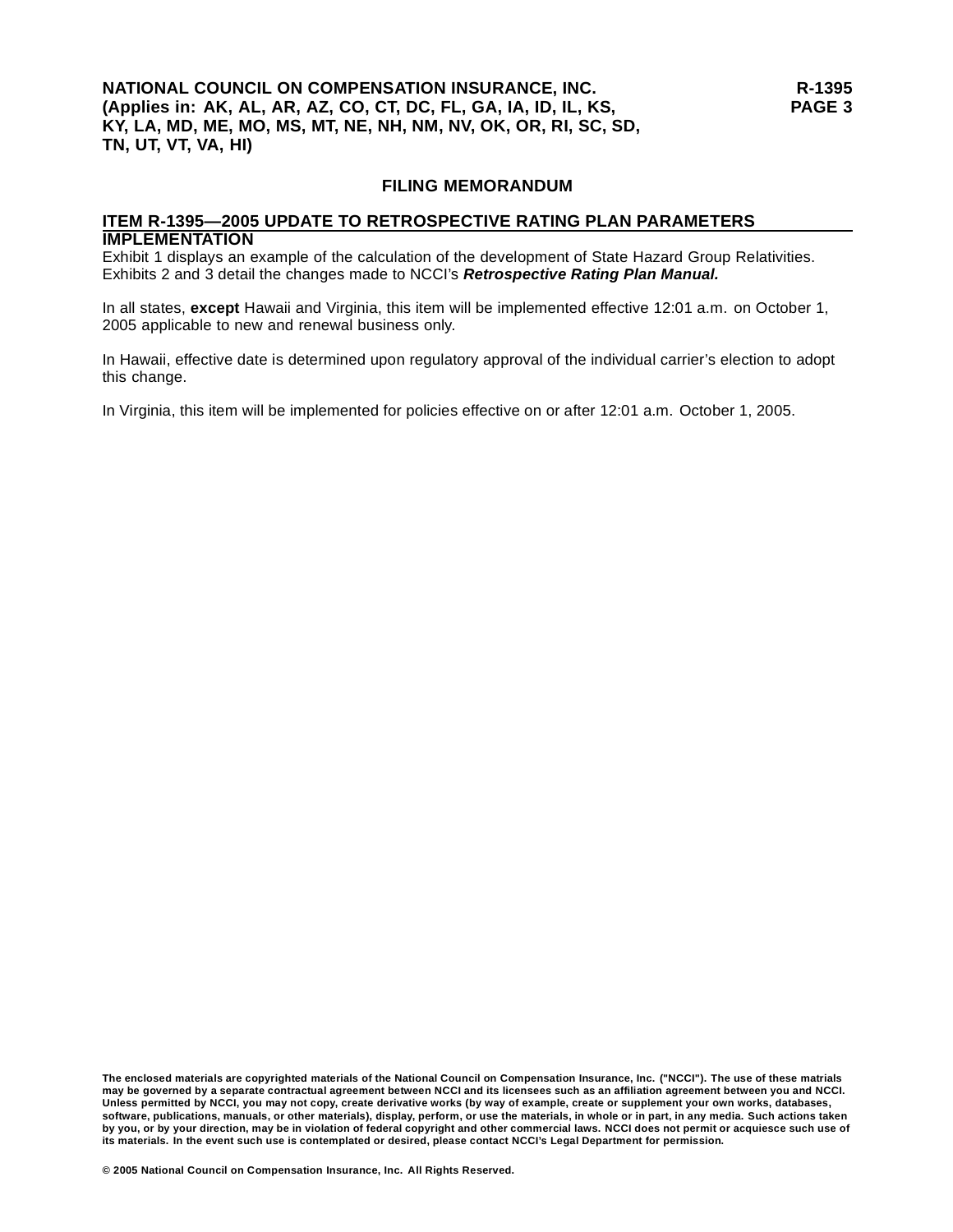## **FILING MEMORANDUM**

## **ITEM R-1395—2005 UPDATE TO RETROSPECTIVE RATING PLAN PARAMETERS**

### **EXHIBIT 1**

### **DEVELOPMENT OF STATE HAZARD GROUP RELATIVITIES**

**Step 1.** Individual state severities are calculated for each hazard group.

**Step 2.** The severities are weighted with the countrywide severities by hazard group using a credibility that varies by state. For this purpose, we regard 155,000 claims as fully credible, and use the square root rule to compute partial credibilities.

**Step 3.** Credibility weighted severities for each state hazard group are produced. A new countrywide average severity is calculated by taking the weighted average of the formula state severities using claim counts as weights.

**Step 4.** The relativities are calculated by dividing the countrywide severity by the individual state hazard group severities.

## **Example: State X**

| Step 1                          | <b>Hazard Group</b>                  | <b>State X</b>                       | <b>Countrywide</b>                          |
|---------------------------------|--------------------------------------|--------------------------------------|---------------------------------------------|
| <b>Severities</b>               | 1<br>$\frac{2}{3}$<br>$\overline{4}$ | 26,850<br>30,062<br>48,785<br>72,951 | 31,845<br>36,628<br>55,055<br>84,145        |
| Step <sub>2</sub>               | <b>Claim Count</b>                   | 57,351                               |                                             |
|                                 | $Credibility =$                      | $(57,351 / 155,000)^{0.5} = 0.61$    |                                             |
| Step 3                          | <b>Hazard Group</b>                  | <b>State X</b>                       |                                             |
| Cred. Wtd.<br><b>Severities</b> | 1<br>$\frac{2}{3}$<br>$\overline{4}$ | 28,798<br>32,623<br>51,230<br>77,317 | $= 0.61 \times 26,850 + 0.39 \times 31,845$ |
|                                 | Countrywide Overall: 44,457          |                                      |                                             |
| Step 4                          | <b>Hazard Group</b>                  | <b>State X</b>                       |                                             |
| <b>Relativities</b>             | 1<br>$\frac{2}{3}$<br>4              | 1.54<br>1.36<br>0.87<br>0.57         | $= 44,457 / 28,798$                         |

**Note:** The underlying data source for the above calculations is NCCI's *Pre-URE Workers Compensation Statistical Plan* and *URE Workers Compensation Statistical Plan*, excluding medical-only claims. NCCI's *Pre-URE Workers Compensation Statistical Plan* and *URE Workers Compensation Statistical Plan* data for each state is adjusted accordingly, as reflected in the data underlying the Excess Loss Factor (ELF) calculation.

0.57

© 2005 National Council on Compensation Insurance, Inc.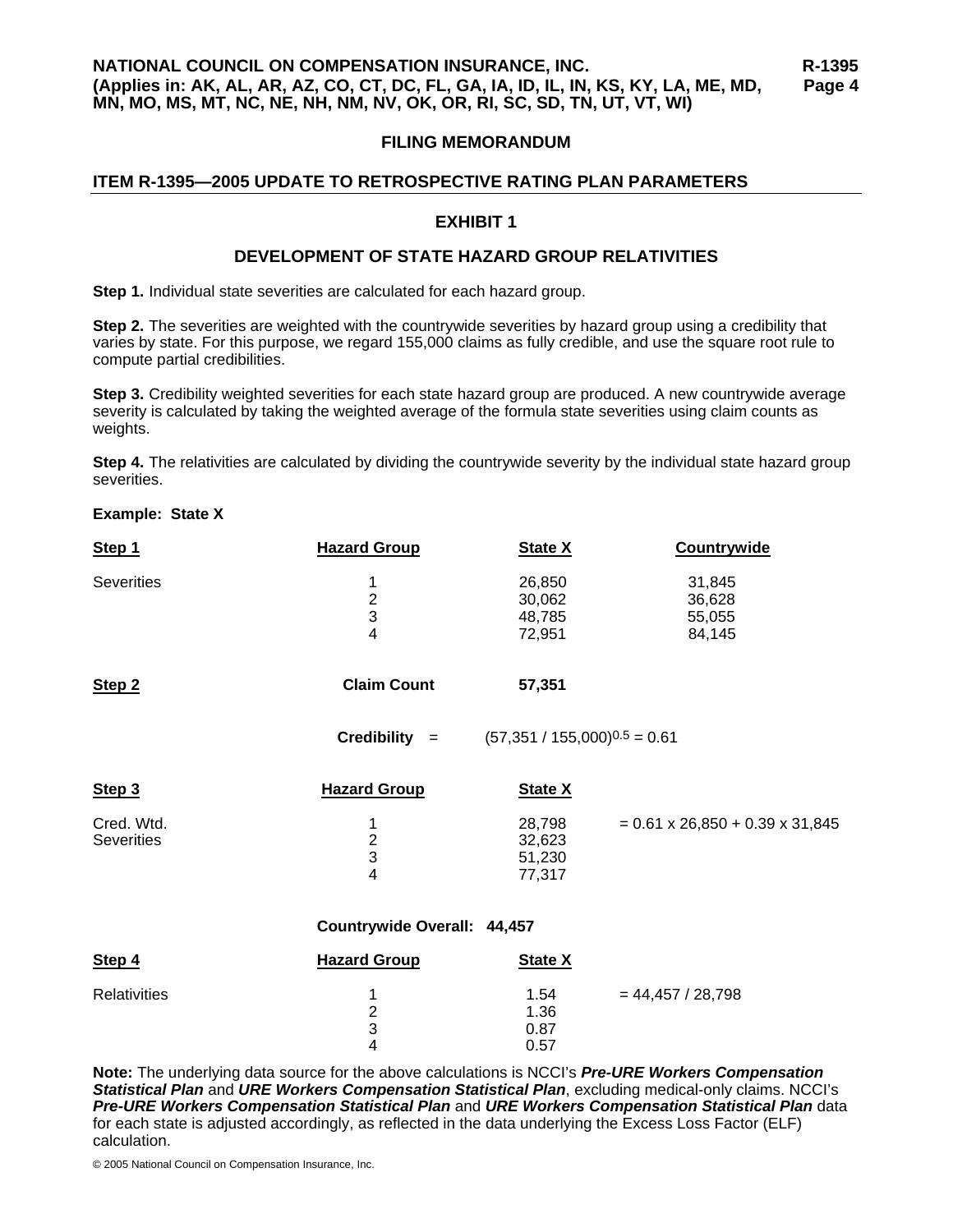**PAGE 5**

## **ITEM R-1395—2005 UPDATE TO RETROSPECTIVE RATING PLAN PARAMETERS**

## **EXHIBIT 2 RETROSPECTIVE RATING PLAN MANUAL 2005 EXPECTED LOSS RANGES EFFECTIVE 10/01/05**

## **2005—TABLE OF EXPECTED LOSS RANGES**

| <b>Expected</b>            |                                                                                                                                                         |                                                | <b>Expected</b>            |                                                                                                                                                                                                                                        | <b>Expected</b>            |                                                                                                                                                                                     |                                                                        |
|----------------------------|---------------------------------------------------------------------------------------------------------------------------------------------------------|------------------------------------------------|----------------------------|----------------------------------------------------------------------------------------------------------------------------------------------------------------------------------------------------------------------------------------|----------------------------|-------------------------------------------------------------------------------------------------------------------------------------------------------------------------------------|------------------------------------------------------------------------|
| Loss                       | Range                                                                                                                                                   |                                                | Loss                       | Range                                                                                                                                                                                                                                  | Loss                       | Range                                                                                                                                                                               |                                                                        |
| Group                      | <b>Rounded Values</b>                                                                                                                                   |                                                | Group                      | <b>Rounded Values</b>                                                                                                                                                                                                                  | Group                      | <b>Rounded Values</b>                                                                                                                                                               |                                                                        |
| 95<br>94<br>93<br>92<br>91 | 835<br>$\overline{\phantom{m}}$<br>1,304<br>$\overline{\phantom{m}}$<br>1,931<br>2,550<br>$\overline{\phantom{m}}$<br>3,371<br>$\overline{\phantom{m}}$ | 1,303<br>1,930<br>2,549<br>3,370<br>4,384      | 65<br>64<br>63<br>62<br>61 | 70,026<br>75,631<br>$\overline{\phantom{m}}$<br>75,632<br>81,686<br>$\overline{\phantom{m}}$<br>$\overline{\phantom{m}}$<br>81,687<br>88,225<br>95,287<br>88,226<br>$\overline{\phantom{m}}$<br>95,288<br>102,915                      | 35<br>34<br>33<br>32<br>31 | 873,373<br>$\overbrace{\phantom{13333}}$<br>980,597<br>$\overline{\phantom{0}}$<br>1,100,989<br>1,255,460<br>$\overline{\phantom{m}}$<br>1,443,071<br>$\overbrace{\phantom{13333}}$ | 980,596<br>1,100,988<br>1,255,459<br>1,443,070<br>1,658,718            |
| 90<br>89<br>88<br>87<br>86 | 4,385<br>5,295<br>6,391<br>7,419<br>$\overline{\phantom{m}}$<br>$\overline{\phantom{0}}$<br>8,611                                                       | 5,294<br>6,390<br>7,418<br>8,610<br>9,987      | 60<br>59<br>58<br>57<br>56 | 102,916<br>111,175<br>111,176<br>120,208<br>129,789<br>120,209<br>129,790<br>139,840<br>$\overline{\phantom{m}}$<br>139,841<br>150,672                                                                                                 | 30<br>29<br>28<br>27<br>26 | 1,658,719<br>$\overbrace{\phantom{13333}}$<br>1,906,595<br>2,266,396<br>2,710,116<br>3,240,714<br>$\qquad \qquad \longleftarrow$                                                    | 1,906,594<br>2,266,395<br>2,710,115<br>3,240,713<br>3,995,127          |
| 85<br>84<br>83<br>82<br>81 | 9,988<br>11,296<br>$\overbrace{\phantom{13333}}$<br>12,770<br>$\overline{\phantom{0}}$<br>14,421<br>16,046                                              | 11,295<br>12,769<br>14,420<br>16,045<br>17,852 | 55<br>54<br>53<br>52<br>51 | 162,344<br>150,673<br>175,536<br>162,345<br>$\overline{\phantom{0}}$<br>175,537<br>189,854<br>189,855<br>205,344<br>205,345<br>222,091                                                                                                 | 25<br>24<br>23<br>22<br>21 | 3,995,128<br>5,083,916<br>6,469,431<br>8,266,796<br>$\overbrace{\phantom{13333}}$<br>$10,578,148 -$                                                                                 | 5,083,915<br>6,469,430<br>8,266,795<br>10,578,147<br>13,535,740        |
| 80<br>79<br>78<br>77<br>76 | 17,853<br>$\overline{\phantom{m}}$<br>$19,860 -$<br>22,096<br>$\overline{\phantom{m}}$<br>24,383<br>$\overline{\phantom{m}}$<br>$26.844 -$              | 19,859<br>22,095<br>24,382<br>26,843<br>29,555 | 50<br>49<br>48<br>47<br>46 | 222,092<br>239,659<br>239,660<br>258,575<br>$\overline{\phantom{m}}$<br>258,576<br>279,120<br>$\overline{\phantom{m}}$<br>279,121<br>303,668<br>303,669<br>330,373                                                                     | 20<br>19<br>18<br>17<br>16 | $13,535,741 -$<br>$17,320,262 -$<br>$22,162,912 -$<br>$30,401,011 -$<br>$44,962,850 -$                                                                                              | 17,320,261<br>22,162,911<br>30,401,010<br>44,962,849<br>66,499,700     |
| 75<br>74<br>73<br>72<br>71 | $29,556 -$<br>$32,479 -$<br>35,559<br>$\overline{\phantom{m}}$<br>$38,929 -$<br>$42,625 -$                                                              | 32,478<br>35,558<br>38,928<br>42,624<br>46,526 | 45<br>44<br>43<br>42<br>41 | 330,374<br>359,428<br>392,777<br>359,429<br>$\overbrace{\phantom{13333}}$<br>$\overline{\phantom{m}}$<br>429,782<br>392,778<br>429,783<br>470,277<br>$\overline{\phantom{m}}$<br>470,278<br>518,422<br>$\hspace{0.1mm}-\hspace{0.1mm}$ | 15<br>14<br>13<br>12<br>11 | $66,499,701 -$<br>$98,352,527 -$<br>145,462,604<br>215,138,028<br>336,773,185                                                                                                       | 98,352,526<br>145,462,603<br>215,138,027<br>336,773,184<br>532,910,055 |
| 70<br>69<br>68<br>67<br>66 | 46,527<br>50,753<br>55,356<br>60,019<br>64,829<br>$\overline{\phantom{m}}$                                                                              | 50,752<br>55,355<br>60,018<br>64,828<br>70,025 | 40<br>39<br>38<br>37<br>36 | 572,907<br>518,423<br>572,908<br>633,119<br>633,120<br>699,659<br>777,867<br>699,660<br>777,868<br>873,372                                                                                                                             | 10<br>9                    | 532,910,056<br>843,277,141-                                                                                                                                                         | 843,277,140<br>& over                                                  |